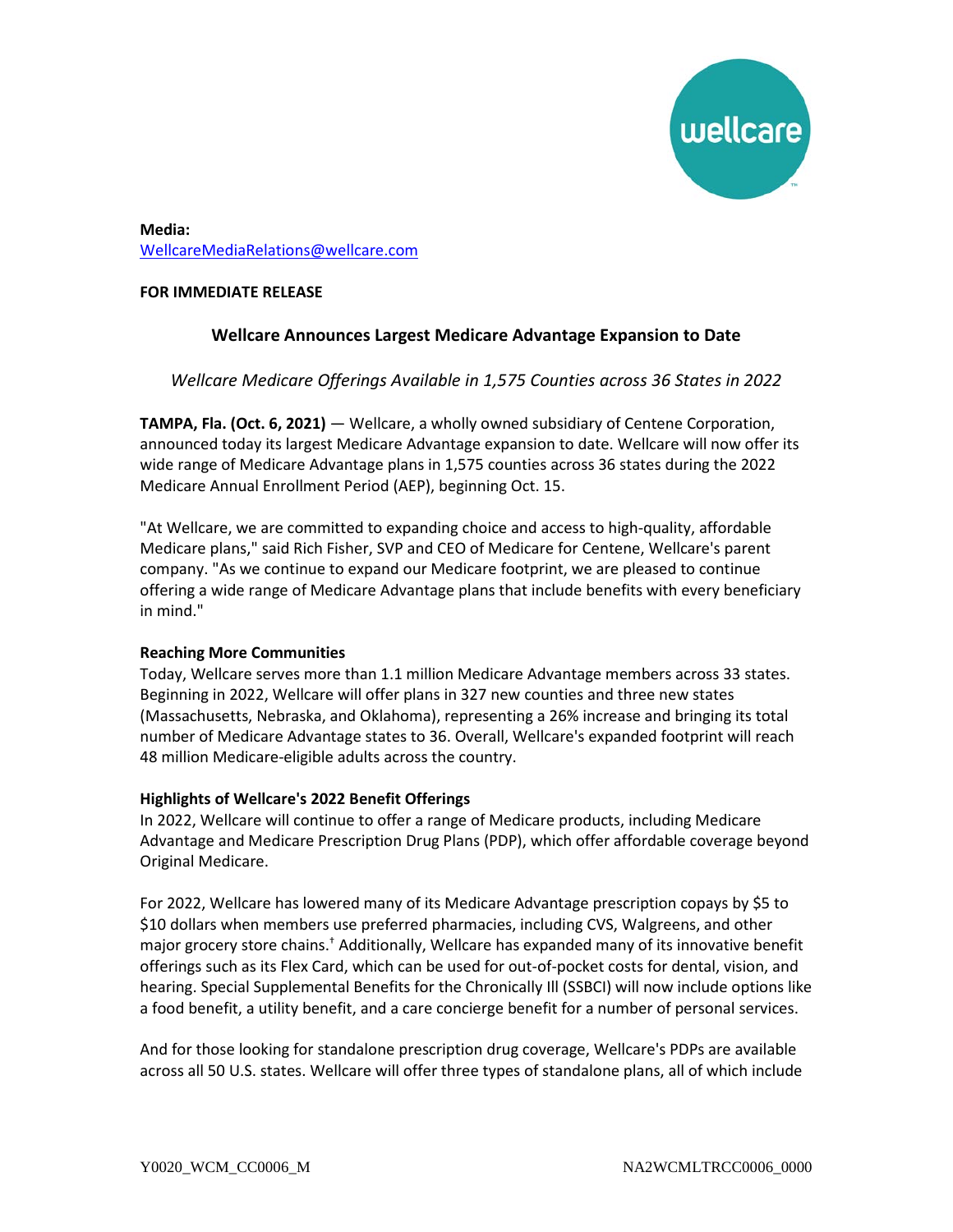

\$0 Tier 1 medicines and access to a preferred pharmacy network, including retailers such as Walgreens, CVS, and major grocery store chains.<sup>†</sup>

### **Wellcare's Brand Realignment & Brand Ambassador Joe Montana**

In September, Wellcare [announced](https://urldefense.com/v3/__https:/c212.net/c/link/?t=0&l=en&o=3310934-2&h=1106374896&u=https*3A*2F*2Fwww.prnewswire.com*2Fnews-releases*2Fwellcare-announces-refreshed-brand-in-effort-to-better-serve-medicare-members-301366933.html&a=announced__;JSUlJSU!!Js732Vmb!8iimmVEYlIj76g5CGoS9a3JJWvSu1Gnh3nENaOlN-mhXSWY-vo5JiYc1XHlYBzvlP00p$) a refreshed corporate Medicare Advantage brand to better align with the company's mission and strategy to build stronger brand awareness and engage directly with its members. Centene's Medicare brands, including Allwell, Health Net, Fidelis Care, Trillium Advantage, 'Ohana Health Plan, and TexanPlus will become one unified Medicare brand under the Wellcare name.

Wellcare also [announced](https://urldefense.com/v3/__https:/c212.net/c/link/?t=0&l=en&o=3310934-2&h=2369189477&u=https*3A*2F*2Fwww.prnewswire.com*2Fnews-releases*2Fwellcare-announces-legendary-quarterback-joe-montana-to-serve-as-brand-ambassador-301377300.html&a=announced__;JSUlJSU!!Js732Vmb!8iimmVEYlIj76g5CGoS9a3JJWvSu1Gnh3nENaOlN-mhXSWY-vo5JiYc1XHlYBzVX_Q7o$) Hall of Fame quarterback Joe Montana will serve as the company's brand ambassador.<sup>i</sup> Montana will collaborate with Wellcare on TV commercials, digital ads, social media, and other communications to help seniors understand their Medicare options.

"We are pleased to share our new refreshed Wellcare brand, which is part of our larger corporate strategy to transform and modernize how we engage with our Medicare members about their health," said Suzy DePrizio, Centene's SVP and Chief Marketing Officer. "We're also proud to have legendary quarterback Joe Montana join our team as we partner with him to help seniors and their families better understand their Medicare benefits."

To learn more about Medicare options with Wellcare, visit [www.wellcarenow.com.](https://urldefense.com/v3/__https:/c212.net/c/link/?t=0&l=en&o=3310934-2&h=837389767&u=http*3A*2F*2Fwww.wellcarenow.com*2F&a=www.wellcarenow.com__;JSUlJQ!!Js732Vmb!8iimmVEYlIj76g5CGoS9a3JJWvSu1Gnh3nENaOlN-mhXSWY-vo5JiYc1XHlYB_XY1_aJ$)

## **About Wellcare**

For more than 20 years, Wellcare has offered a range of Medicare products, including Medicare Advantage and Medicare Prescription Drug Plans (PDP), which offer affordable coverage beyond Original Medicare. Today, the company offers benefits with every Medicare beneficiary in mind, such as dental, hearing and vision services; Flex Cards to assist with co-pays; transportation services; telehealth visits; wellness and fitness programs; in-home support services; and special supplemental benefits for the chronically ill. Wellcare is a wholly owned subsidiary of Centene Corporation, a leading multi-national healthcare enterprise committed to transforming the health of the community, one person at a time. Beginning Jan. 1, 2022, Centene's Medicare brands, including Allwell, Health Net, Fidelis Care, Trillium Advantage, 'Ohana Health Plan, and TexanPlus will transition to the Wellcare brand. For more information about Wellcare, visit [www.wellcare.com](https://urldefense.com/v3/__https:/c212.net/c/link/?t=0&l=en&o=3310934-2&h=229837450&u=http*3A*2F*2Fwww.wellcare.com*2F&a=www.wellcare.com__;JSUlJQ!!Js732Vmb!8iimmVEYlIj76g5CGoS9a3JJWvSu1Gnh3nENaOlN-mhXSWY-vo5JiYc1XHlYB3SIYyZO$) and follow them on [Facebook.](https://urldefense.com/v3/__https:/c212.net/c/link/?t=0&l=en&o=3310934-2&h=1319734675&u=https*3A*2F*2Fwww.facebook.com*2FWellcareMedicare&a=Facebook__;JSUlJQ!!Js732Vmb!8iimmVEYlIj76g5CGoS9a3JJWvSu1Gnh3nENaOlN-mhXSWY-vo5JiYc1XHlYB1flDDFi$)

#### **About Centene Corporation**

Centene Corporation, a Fortune 25 company, is a leading multi-national healthcare enterprise that is committed to helping people live healthier lives. The Company takes a local approach – with local brands and local teams – to provide fully integrated, high-quality, and cost-effective services to government-sponsored and commercial healthcare programs, focusing on underinsured and uninsured individuals. Centene offers affordable and high-quality products to nearly 1 in 15 individuals across the nation, including Medicaid and Medicare members (including Medicare Prescription Drug Plans) as well as individuals and families served by the Health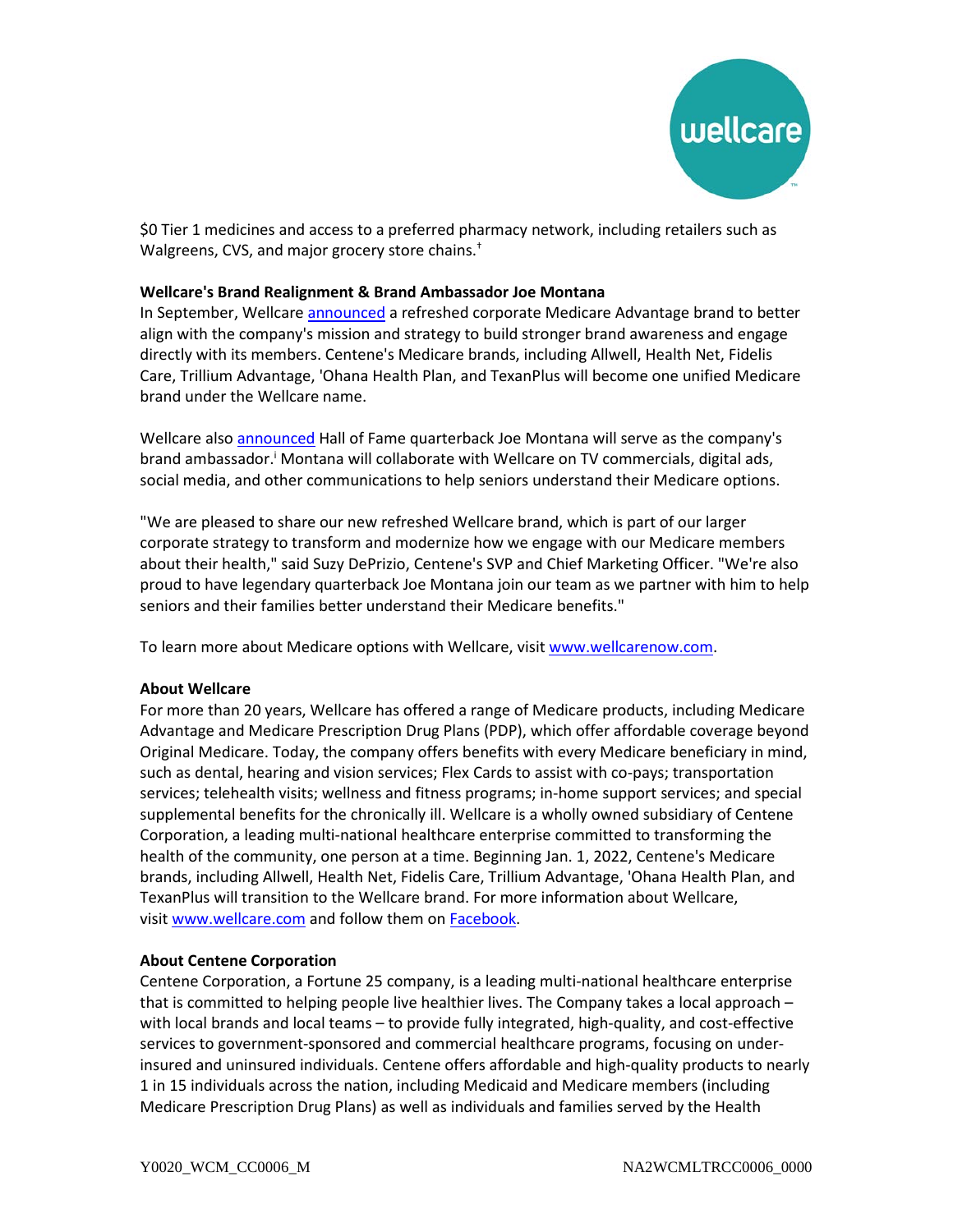

Insurance Marketplace, the TRICARE program, and individuals in correctional facilities. The Company also serves several international markets, and contracts with other healthcare and commercial organizations to provide a variety of specialty services focused on treating the whole person. Centene focuses on long-term growth and the development of its people, systems and capabilities so that it can better serve its members, providers, local communities, and government partners.

Centene uses its investor relations website to publish important information about the Company, including information that may be deemed material to investors. Financial and other information about Centene is routinely posted and is accessible on Centene's investor relations website, [https://investors.centene.com/.](https://urldefense.com/v3/__https:/c212.net/c/link/?t=0&l=en&o=3310934-2&h=833432498&u=https*3A*2F*2Finvestors.centene.com*2F&a=https*3A*2F*2Finvestors.centene.com*2F__;JSUlJSUlJSU!!Js732Vmb!8iimmVEYlIj76g5CGoS9a3JJWvSu1Gnh3nENaOlN-mhXSWY-vo5JiYc1XHlYB1quP4YB$)

### **Forward-Looking Statements**

*All statements, other than statements of current or historical fact, contained in this press release are forward-looking statements. Without limiting the foregoing, forward-looking statements often use words such as "believe," "anticipate," "plan," "expect," "estimate," "intend," "seek," "target," "goal," "may," "will," "would," "could," "should," "can," "continue" and other similar words or expressions (and the negative thereof). Centene (the Company, our, or we) intends such forward-looking statements to be covered by the safe-harbor provisions for forward-looking statements contained in the Private Securities Litigation Reform Act of 1995, and we are including this statement for purposes of complying with these safe-harbor provisions. In particular, these statements include, without limitation, statements about our future operating or financial performance, market opportunity, growth strategy, competition, expected activities in completed and future acquisitions, including statements about the impact of our proposed acquisition of Magellan Health (the Magellan Acquisition), our completed acquisition of WellCare Health Plans, Inc. (WellCare and such acquisition, the WellCare Acquisition), other recent and future acquisitions, investments, the adequacy of our available cash resources and our settlements with Ohio and Mississippi to resolve claims and/or allegations made by those states with regard to past practices at Envolve Pharmacy Solutions, Inc. (Envolve), as our pharmacy benefits manager (PBM) subsidiary, and other possible future claims and settlements related to the past practices at Envolve and our ability to settle claims with other states within the reserve estimate we have recorded and on other acceptable terms, or at all. These forwardlooking statements reflect our current views with respect to future events and are based on numerous assumptions and assessments made by us in light of our experience and perception of historical trends, current conditions, business strategies, operating environments, future developments and other factors we believe appropriate. By their nature, forward-looking statements involve known and unknown risks and uncertainties and are subject to change because they relate to events and depend on circumstances that will occur in the future,*  including economic, regulatory, competitive and other factors that may cause our or our *industry's actual results, levels of activity, performance or achievements to be materially different from any future results, levels of activity, performance or achievements expressed or implied by these forward-looking statements. These statements are not guarantees of future performance and are subject to risks, uncertainties and assumptions. All forward-looking*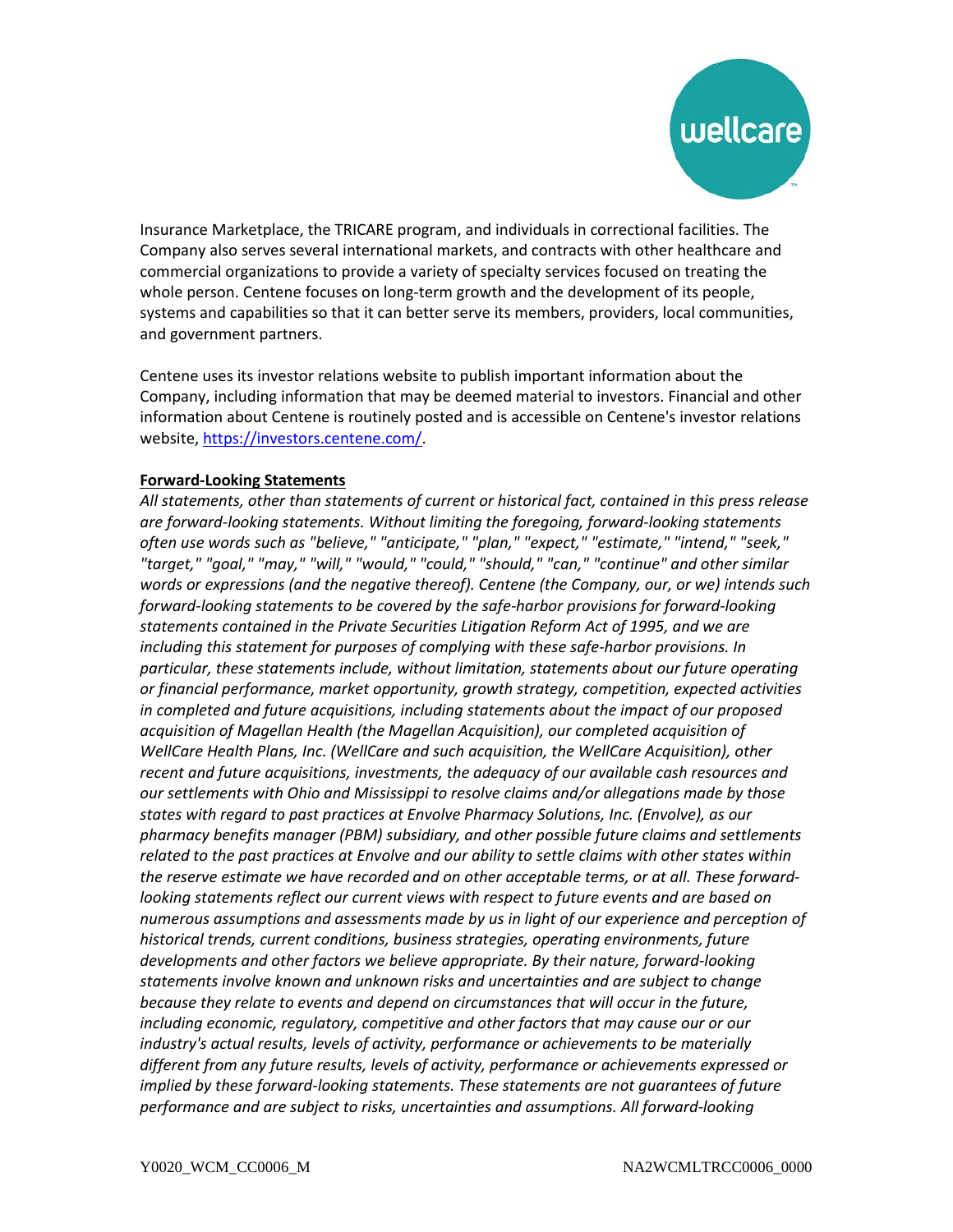

*statements included in this press release are based on information available to us on the date hereof. Except as may be otherwise required by law, we undertake no obligation to update or revise the forward-looking statements included in this press release, whether as a result of new information, future events or otherwise, after the date hereof. You should not place undue reliance on any forward-looking statements, as actual results may differ materially from projections, estimates, or other forward-looking statements due to a variety of important factors, variables and events including, but not limited to: the impact of COVID-19 on global markets, economic conditions, the healthcare industry and our results of operations and the response by governments and other third parties; the risk that regulatory or other approvals required for the Magellan Acquisition may be delayed or not obtained or are subject to unanticipated conditions that could require the exertion of management's time and our resources or otherwise have an adverse effect on us; the possibility that certain conditions to the consummation of the Magellan Acquisition will not be satisfied or completed on a timely basis and accordingly, the Magellan Acquisition may not be consummated on a timely basis or at all; uncertainty as to the expected financial performance of the combined company following completion of the Magellan Acquisition; the possibility that the expected synergies and value creation from the Magellan Acquisition or the WellCare Acquisition (or other acquired businesses) will not be realized, or will not be realized within the respective expected time periods; the risk that unexpected costs will be incurred in connection with the completion and/or integration of the Magellan Acquisition or that the integration of Magellan Health will be more difficult or time consuming than expected; the risk that potential litigation in connection with the Magellan Acquisition may affect the timing or occurrence of the Magellan Acquisition or result in significant costs of defense, indemnification and liability; a downgrade of the credit rating of our indebtedness; the inability to retain key personnel; disruption from the announcement, pendency, completion and/or integration of the Magellan Acquisition or from the integration of the WellCare Acquisition, or similar risks from other acquisitions we may announce or complete from time to time, including potential adverse reactions or changes to business relationships with customers, employees, suppliers or regulators, making it more difficult to maintain business and operational relationships; our ability to accurately predict and effectively manage health benefits and other operating expenses and reserves, including fluctuations in medical utilization*  rates due to the impact of COVID-19; competition; membership and revenue declines or *unexpected trends; changes in healthcare practices, new technologies and advances in medicine; increased healthcare costs; changes in economic, political or market conditions; changes in federal or state laws or regulations, including changes with respect to income tax reform or government healthcare programs as well as changes with respect to the Patient Protection and Affordable Care Act and the Health Care and Education Affordability Reconciliation Act (collectively referred to as the ACA) and any regulations enacted thereunder that may result from changing political conditions, the new administration or judicial actions; rate cuts or other payment reductions or delays by governmental payors and other risks and uncertainties affecting our government businesses; our ability to adequately price products; tax matters; disasters or major epidemics; changes in expected contract start dates; provider, state, federal, foreign and other contract changes and timing of regulatory approval of contracts; the expiration, suspension, or termination of our contracts with federal or state governments*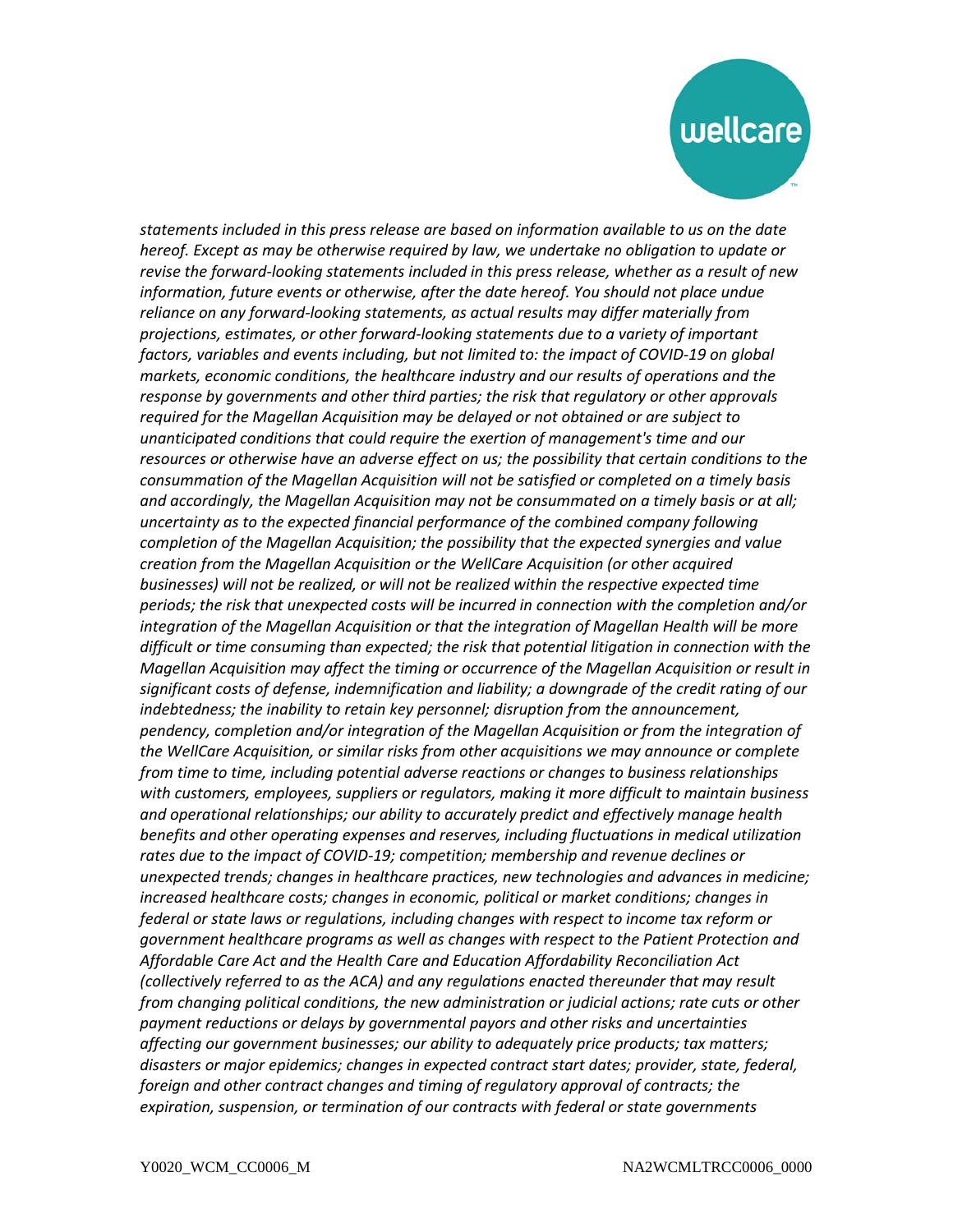

*(including, but not limited to, Medicaid, Medicare, TRICARE or other customers); the difficulty of predicting the timing or outcome of legal or regulatory proceedings or matters, including claims against our PBM business or whether additional claims, reviews or investigations relating to our PBM business will be brought by states, the federal government or shareholder litigants, or government investigations; challenges to our contract awards; cyber-attacks or other privacy or data security incidents; the exertion of management's time and our resources, and other expenses incurred and business changes required in connection with complying with the undertakings in connection with any regulatory, governmental or third party consents or approvals for acquisitions, including the Magellan Acquisition; disruption caused by significant completed and pending acquisitions making it more difficult to maintain business and operational relationships; the risk that unexpected costs will be incurred in connection with the completion and/or integration of acquisition transactions; changes in expected closing dates, estimated purchase price and accretion for acquisitions; the risk that acquired businesses will not be integrated successfully; restrictions and limitations in connection with our indebtedness; our ability to maintain or achieve improvement in the Centers for Medicare and Medicaid Services (CMS) Star ratings and maintain or achieve improvement in other quality scores in each case that can impact revenue and future growth; availability of debt and equity financing, on terms that are favorable to us; inflation; foreign currency fluctuations and risks and uncertainties discussed in the reports that Centene has filed with the Securities and Exchange Commission. This list of important factors is not intended to be exhaustive. We discuss certain of these matters more fully, as well as certain other factors that may affect our business operations, financial condition and results of operations, in our filings with the Securities and Exchange Commission (SEC), including our annual report on Form 10-K, quarterly reports on Form 10-Q and current reports on Form 8-K. Due to these important factors and risks, we cannot give assurances with respect to our future performance, including without limitation our ability to maintain adequate premium levels or our ability to control our future medical and selling, general and administrative costs.*

*Wellcare is the Medicare brand for Centene Corporation, an HMO, PPO, PFFS, PDP plan with a Medicare contract and is an approved Part D Sponsor. Our D-SNP plans have a contract with the state Medicaid program. Enrollment in our plans depends on contract renewal.*

*'Ohana Health Plan, a plan offered by WellCare Health Insurance of Arizona, Inc.*

## *Our plans use a formulary.*

*WellCare's pharmacy network includes limited lower-cost, preferred pharmacies in rural areas of MO and NE. The lower costs advertised in our plan materials for these pharmacies may not be available at the pharmacy you use. For up-to-date information about our network pharmacies, including whether there are any lower-cost preferred pharmacies in your area, please call 1-833-444-9088 (TTY 711) for Wellcare No Premium (HMO) and Wellcare Giveback (HMO) in MO or consult the online pharmacy directory a[t www.wellcare.com/medicare,](http://www.wellcare.com/medicare) and 1-833-542-0693 (TTY 711) for Wellcare No Premium (HMO), Wellcare Giveback (HMO), and Wellcare No Premium Open (PPO) in NE or consult the online pharmacy directory at [www.wellcare.com/NE.](http://www.wellcare.com/NE)*